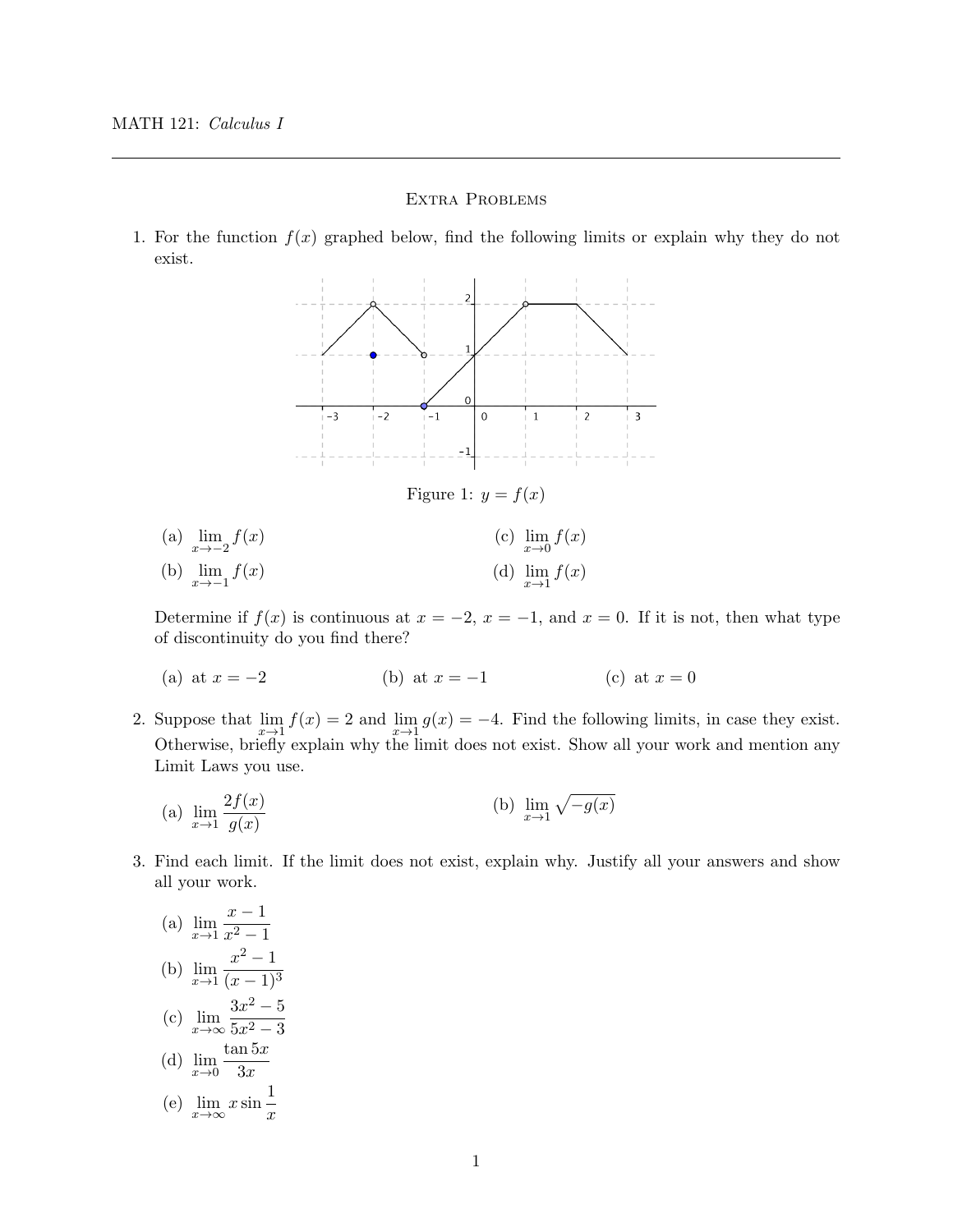- 4. Use the Sandwich Theorem to show that  $\lim_{x\to 0} x \sin\left(\frac{1}{x}\right)$  $\boldsymbol{x}$  $\Big) = 0.$
- 5. Sketch the graph of a function  $y = f(x)$  satisfying the following conditions. You do not need to provide a formula for your function, just make sure you identify the important features of the graph.
	- $\lim_{x \to -\infty} f(x) = 1$ •  $f(-1) = 0$ •  $\lim_{x\to 0^-} f(x) = -\infty$ •  $\lim_{x\to 0^+} f(x) = \infty$ •  $f(2) = 1$ •  $\lim_{x \to \infty} f(x) = 0$
- 6. For what value of a is  $g(x) = \begin{cases} x^2 + 2, & x \leq 1$  $5ax, \qquad x > 1$ continuous at every x? Write down all the steps in your solution.
- 7. Find the continuous extension of  $f(x) = \frac{x^3 x^2 + 2x 2}{1}$  $\frac{x-2x-2}{x-1}$  to  $x = 1$ . Call this continuous extension  $F(x)$ . Write down all the steps in your solution.
- 8. Let  $f(x) = x^3 + 2x 1$ , and note that  $f(x)$  is continuous everywhere. Show that the graph of f crosses the x–axis between  $x = -1$  and  $x = 1$ . That is, show that the equation  $f(x) = 0$ has a solution on the interval  $[-1, 1]$ . Justify your answer and state any theorems used.
- 9. Find the slope of the tangent line to  $f(x) = \sqrt{x+1}$  at  $x = 8$  by using the limit definition of the derivative. Show all your work.
- 10. Below is the graph of a function  $y = f(x)$ . The domain of f is all real numbers. Sketch the graph of the derivative of  $f$ .



Figure 2:  $y = f(x)$ 

- 11. Recall that if a function is differentiable, then it is continuous. Give an example of a function that is continuous but not differentiable at  $x = 0$ . (You can sketch a graph or provide an explicit formula for your function.) Why is your function not differentiable at  $x = 0$ ?
- 12. Suppose that f and g are differentiable functions of x. Given the following table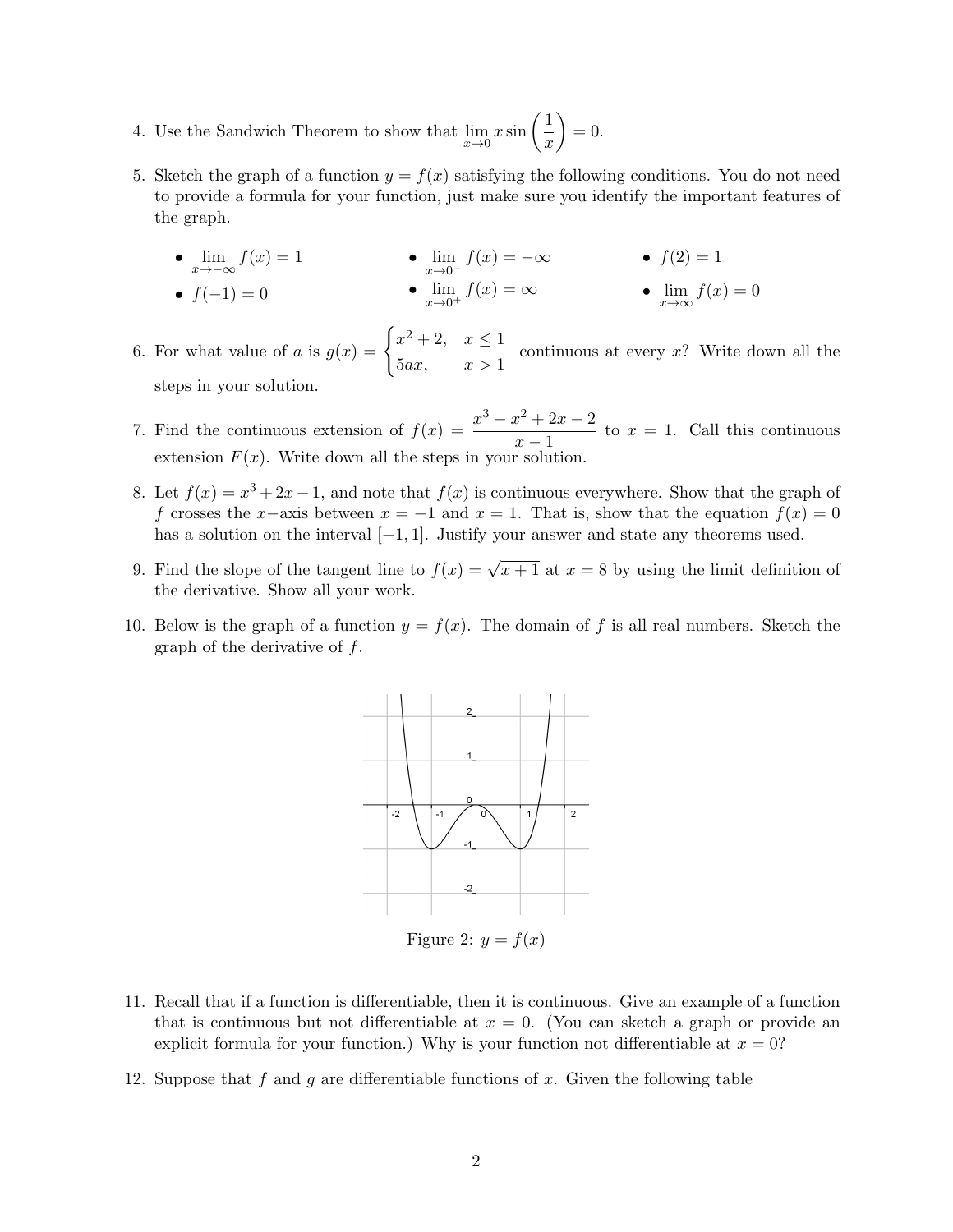| $\boldsymbol{x}$ | $\left(x\right)$ | (x) | g(x) | (x <sup>2</sup> ) |
|------------------|------------------|-----|------|-------------------|
|                  |                  |     |      |                   |
|                  |                  |     |      |                   |

find the values of the following derivatives at  $x = 1$ . Write down every step and state the differentiation rules you use.

(a) 
$$
\frac{d}{dx}(f \circ g)
$$
 (b)  $\frac{d}{dx}(fg)$  (c)  $\frac{d}{dx}(\sqrt{f})$ 

- 13. Find the derivative of y with respect to x. Show all your work and simplify your answers as much as possible.
	- (a)  $y =$ √  $x^2 + 1$ (b)  $y = \tan(\sec x)$ (c)  $x = \tan y$ (d)  $y = \frac{\sin x}{x}$  $\cos x + 1$ (e)  $y = \int^x$ 1  $\sqrt{t^2+1} dt$
- 14. Find the derivative of  $y = x^2 \sin x + 2x \cos x 2 \sin x$ . Show your work and simplify your answer as much as possible.
- 15. Find the equation of the tangent line to  $y = \frac{2x+5}{2}$  $\frac{2x+6}{3x-2}$  at the point (1,7). Write down every step.
- 16. Use implicit differentiation to find the equation of the normal line to  $x^2 + y^2 = 25$  at  $(-3, -4)$ . Show all your work.
- 17. Find the values of m and b that make the function  $f(x) = \begin{cases} \sin x, & x < \pi \end{cases}$  $mx + b$ ,  $x \geq \pi$ continuous and differentiable at  $x = \pi$ . Write down all the steps in your solution.
- 18. A 13 ft ladder is leaning against a wall when its base starts to slide away. The base of the ladder is moving at a rate of  $5 \text{ ft/s}$  when the base is 12 ft from the wall. How fast is the top of the ladder sliding down the wall at that moment? Show all your work.



19. Find the absolute maximum and absolute minimum values of  $f(x) = x^3 - 3x$  on [0, 2]. Where are these values attained? Show all your work.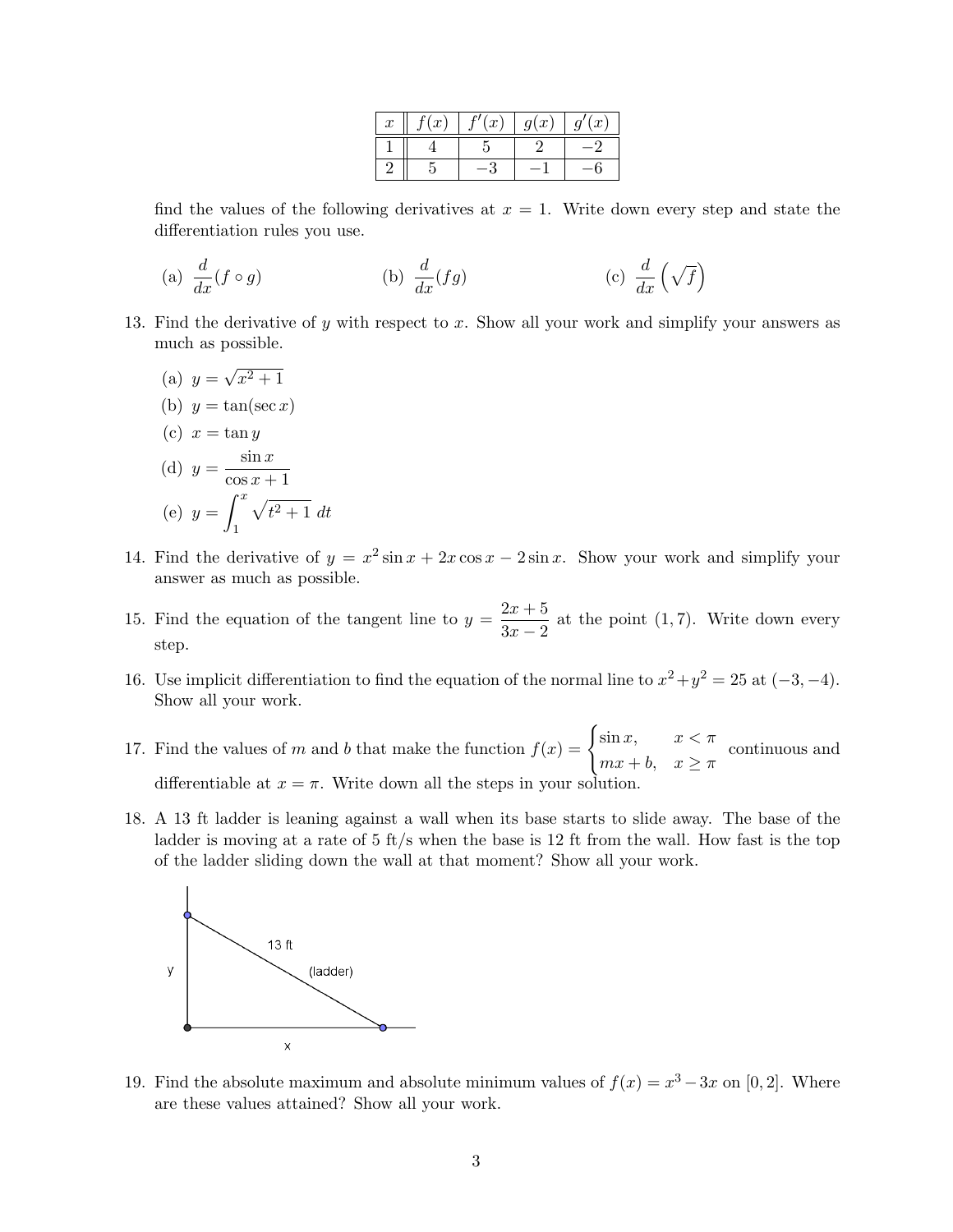20. Consider the following three graphs. Determine if the functions they represent attain an absolute maximum value and an absolute minimum value on  $[1,3]$ . If a function does attain its extreme values on [1, 3], find them. Otherwise, explain why the hypothesis of the Extreme Value Theorem is violated.



- 21. Find  $f(x)$  if  $f'(x) = 2x 1$  and the graph of f passes through the point  $(0, 1)$ . Write down every step in your solution.
- 22. A driver handed a ticket at a toll booth showing that in 2 hours he had covered 150 miles on a toll road with speed limit 65 mph. The driver was cited for speeding. (That is, at some point, the driver's speed must have exceeded 65 mph.) Explain why. Mention any theorems used.
- 23. Let  $g(x) = 4x^3 3x$ .
	- (a) Find  $g'(x)$  and  $g''(x)$ .
	- (b) Use  $g'$  and the First Derivative Test for Monotonic Functions to determine where  $g$ is increasing/decreasing. Use  $g'$  and the First Derivative Test for Local Extrema to determine whether  $g$  has any local maxima/local minima.
	- (c) Use  $g''$  and the Second Derivative Test for Concavity to determine where  $g$  is concave up/concave down. Are there any inflection points?
	- (d) Sketch the graph of  $y = g(x)$  using the information obtained above.
- 24. A rectangular plot of land will be bounded on one side by a river and on the other three sides by a wire fence. With 800 meters of wire available, what is the largest area you can enclose? Show all your work.



25. A particle moves with acceleration  $a(t) = 2/t^3$ . Assuming that its velocity at time  $t = 1$  is  $v(1) = 0$  and its position at time  $t = 1$  is  $s(1) = 2$ , find the position function  $s(t)$ . Show all your work.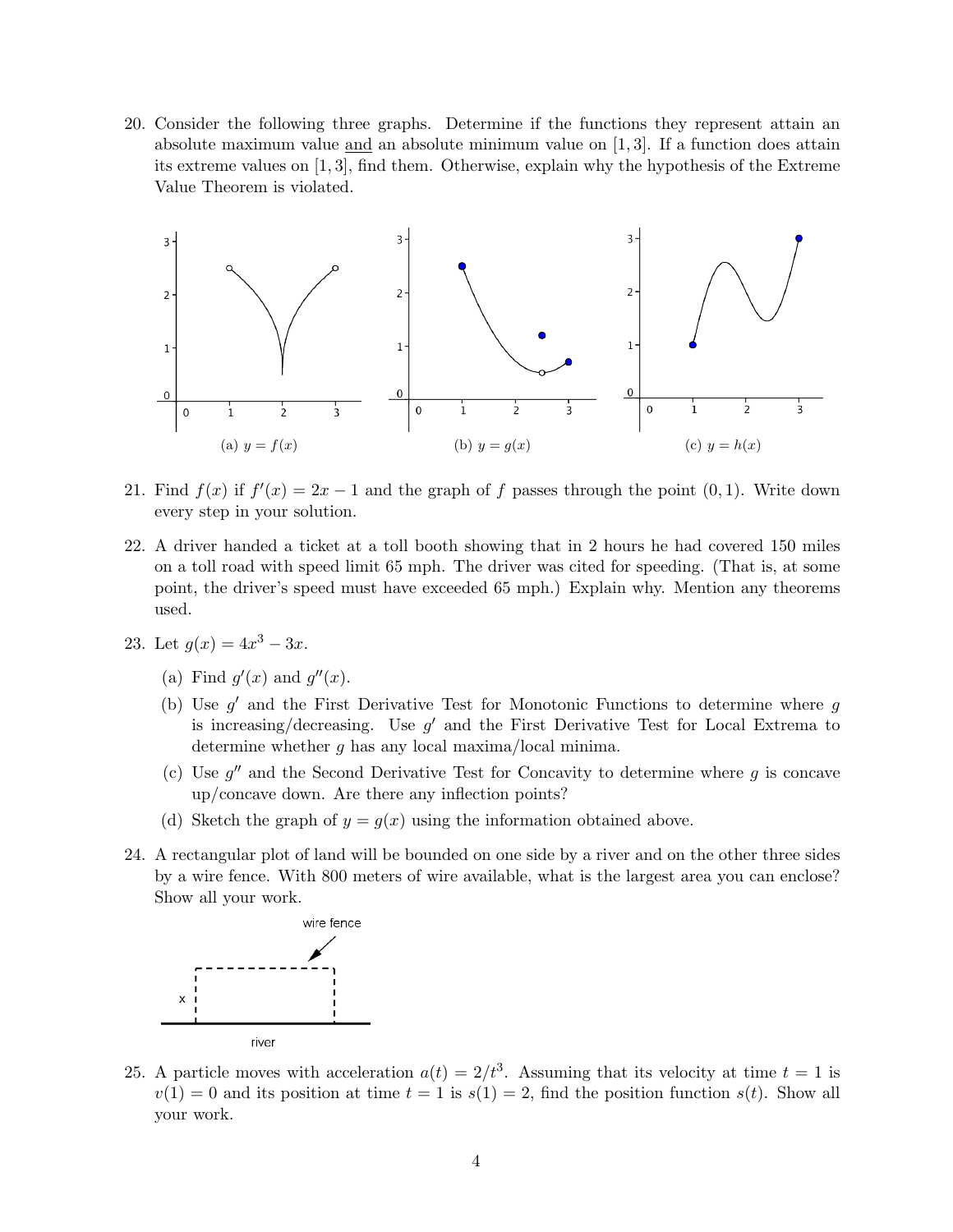## 26. Estimating Area

(a) Below is part of the graph of  $f(x) = 1/x$ . Divide the interval [1,5] into four subintervals of equal width, and draw the four rectangles associated with the Riemann sum  $\sum$ 4

 $k=1$  $f(c_k)\Delta x = f(c_1)\Delta x + f(c_2)\Delta x + f(c_3)\Delta x + f(c_4)\Delta x$ , where  $c_k$  is the left-endpoint

of the kth subinterval.



- (b) What is  $\Delta x$ ? What is  $f(c_1)$ ?  $f(c_2)$ ?  $f(c_3)$ ?  $f(c_4)$ ?  $\Delta x = f(c_1) = f(c_2) = f(c_3) = f(c_4) =$
- (c) Now estimate the area under the curve  $y = 1/x$  between  $x = 1$  and  $x = 5$  by evaluating  $\sum$ 4  $f(c_k)\Delta x$ .
- 27. Suppose that you are driving with a friend along a dirt road in a car whose speedometer works but whose mileage counter is broken. To find out how long this road is, your friend records the car's velocity at 10-sec intervals. Estimate the length of the road using right-endpoints. Show all your work.

| time $(sec)$ | velocity $(\text{feet}/\text{sec})$ |
|--------------|-------------------------------------|
|              |                                     |
| 10           | 42                                  |
| 20           | 24                                  |
| 30           | 32                                  |
| 40           | 40                                  |
| 50           | 30                                  |
| 60           | 42                                  |

28. Suppose that

 $k=1$ 

$$
\int_0^2 f(x) dx = 3, \quad \int_1^2 f(x) dx = 7, \quad \text{and} \quad \int_1^2 g(x) dx = -5.
$$

Use the properties of the definite integral to evaluate the following integrals. Justify all your steps.

(a) 
$$
\int_0^1 f(x) dx
$$
  
\n(b)  $\int_2^1 g(x) dx$   
\n(c)  $\int_1^2 [2f(x) + 3g(x)] dx$   
\n(d)  $\int_1^1 [f(x) + g(x)] dx$